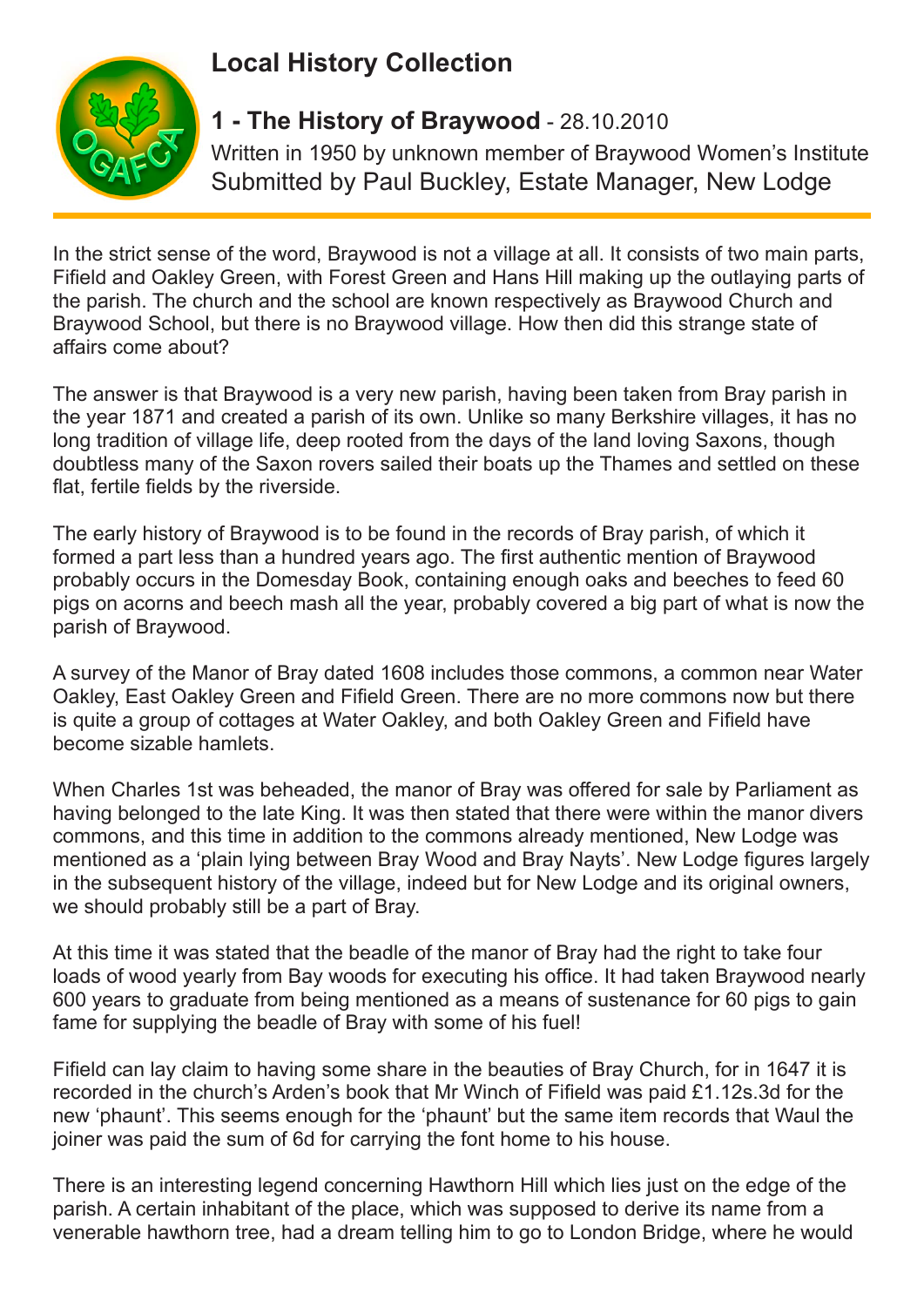hear something to his advantage. As the dream was reported three times, he decided to go. On the bridge he met a stranger who told him that he too had a dream which told him to go to a place called Hawthorn and dig beneath an ancient hawthorn tree, where he would find a pot of gold. The worthy inhabitant returned to his native heath with all speed, dug beneath the hawthorn tree, and found a pot of gold. The Latin inscription on the pot was found to read:

'Beneath the place where this pot stood. There is another twice as good'

The second search revealed the other pot and the lucky finder was wealthy beyond all his dreams.

Notable houses in the parish include Fifield House, Down Place , Oakley Court, New Lodge, and Foly-John Park. Of these Fifield House was a manor farm thought to have been at one time in the possession of the Norres Family. William Norres of Fifield House was keeper of Foly-John Park, and his son, Sir John Norres of Fifield was knighted by Queen Elizabeth in 1601 at Reading. It may have been on this very journey to Reading that the imperious Queen Elizabeth dined at Foly-John, and the church at Bray was fined for lack of loyalty because they did not ring the church bells to mark the occasion. The present Fifield House is probably not built on the site of the original one. Down Place is noted for the number of Roman coins which were found in the grounds, and has been called Down Place for centuries.

Oakley Court was erected in 1859; the ground was formally by known as Water Oakley Wharf. In the year 1333, Reginald Beler, the tithing man of Water Oakley collected eight shillings in boat tolls, 6d, from each of the sixteen boats which passed up river in the course of the year. Though toll was a heavy one for those days, when a good pig could be bought for a shilling, if the present owner of Oakley Court could collect 6d. for every boat that passed in a year he would make considerably more than eight shillings.

It's worth mentioning that thought the bridge just beyond Oakley Court, known a s Bullock's Hatch Bridge, derives its name from a small estate owned by the Bullock Family, who lived there as long ago as 1292.

Two nearby houses known as Bishops farm and Windors, probably derived their names from two later owners of Bullocks Hatch. In 1696 John Pouncy sold Bullocks to George Bishop, who in 1673 sold it to John Windor.

Folly John of Foly-John Park as it is now called, was the residence during the war of King of Norway. The tall king, sitting so uprightly in the back of his big black car became a familiar sight as he drove by on his way to London almost every day. With our own Royal Family frequently ay Windsor and the Dutch Queen living not far from Maidenhead, this was a Royal neighbourhood indeed during the war years.

And so to New Lodge, for so many years the ruling house in village affairs. New Lodge was built by Sylvian Van de Weyer, a great friend of Queen Victoria. Sylvian Van De Woyer was the first ambassador of the newly created land of Belgium formed of the southern half of the Netherlands which in 1832 rebelled against the Dutch. The new king was Leopold, Uncle of Queen Victoria. New Lodge was built on a site known as Hounds Lodge, which was once the home of Lord Raleigh. This first house was the place where a tinker, who met King James I in the forest, and not recognising him, offered him a drink of beer and said he was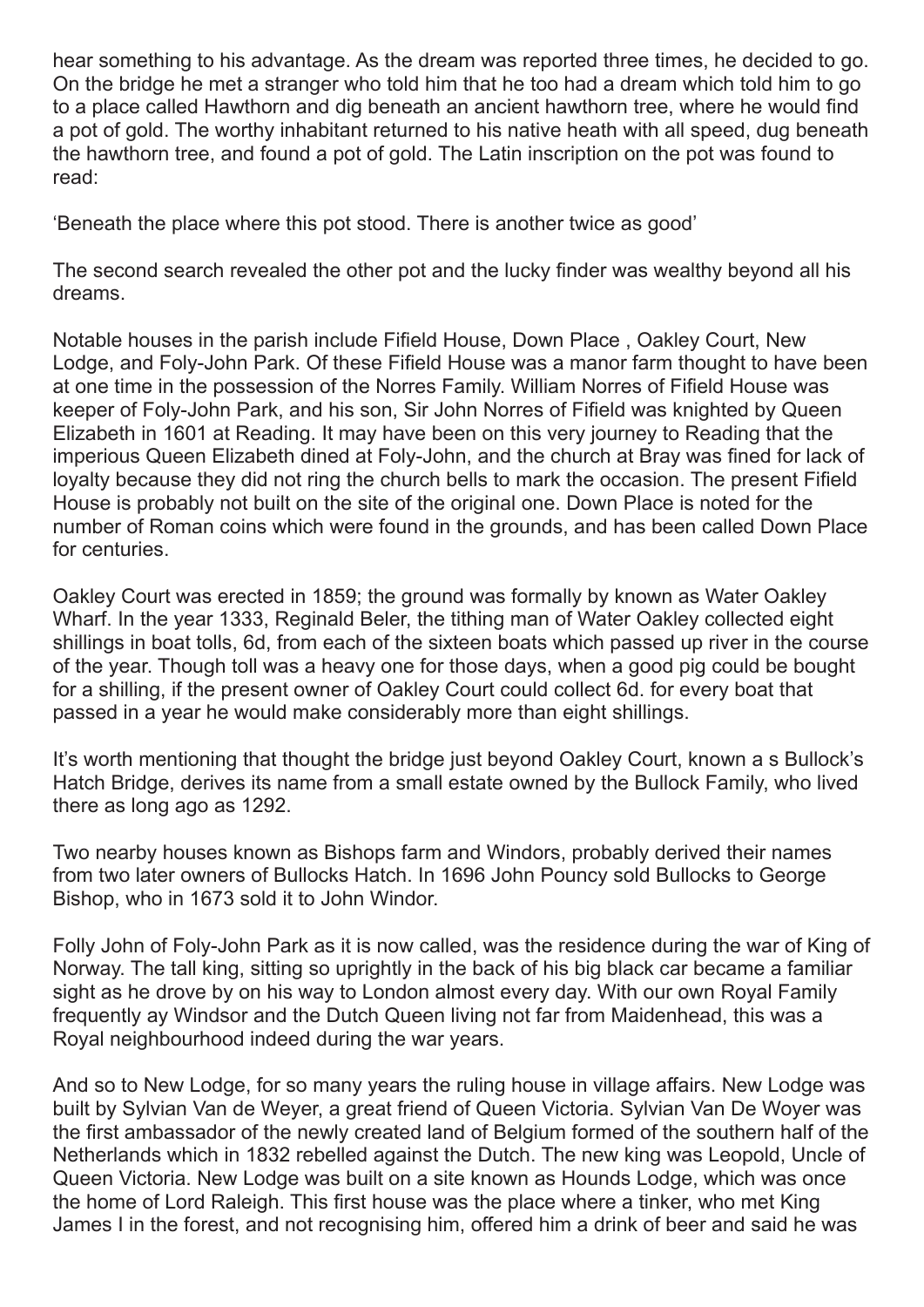hoping to see the King, who was that day hunting in the forest. The King took a liking to the tinker, and after a long talk created him a knight with £500 a year.

The present house is a beautiful model of an English mansion of the sixteenth century, and looks out over a fine park. It passed out of the ownership of the Van De Weyer family during the 1914-1918 war, and after in turn becoming a privately owned clinic, and then the home of the Czech Trust authorities, is now a boys home belonging to Dr. Banardo's. The records of the beginning of Belgium as a separate country were kept at New Lodge. After Sylvian De Weyer's death, they were placed in a fireproof, waterproof strong room and were not to be touched for fifty years. Queen Victoria wanted to put them in the Round tower at Windsor but Madame Van De Weyer wished them to remain at New Lodge.

When the strong-room was opened, no papers remained. The strong-room was a converted still room, with a sink and a tap, and throughout the long years the papers had been sealed up with a slowly dripping tap. Nothing remained of the records of Belgium's birth as a separate country.

After the death of Sylvian Van De Weyer, his wife built the present church dedicated to the memory of her father, Joshua Bates. The church was erected in 1867, not far from New Lodge, on the hill known as Sparbury or Sparboro'. The new church largely took place of the school chapel, which has been used previously. The school, and the chapel which adjoins it, were built in 1857 and services in the chapel were conducted by the Vicar of Bray or his curate.

After the church was built it was decided to make Braywood a separate parish, and in August 1871, while the court was at Balmoral, the Queen Victoria gave her royal assent to this. The church and vicarage stand in a fine position overlooking the village, the church is not easily reached on dark evenings or wet days. A footpath across the fields makes a pleasant walk in good weather, but the journey round the road is a long one.

Sparboro, across which at some time the Roman legions marched, has kept a measure of fame throughout the years – not because of because of its Roman road, but because of its blackberry bushes, and people came from miles around to gather the most abundant berries in the autumn .It was a lovely spot, almost prodigal in its generosity to those who visited it. Here could be found sloes for wine when there was sugar to spare for making wine, crab apples for jolly, more blackberries that could possibly be gathered, and on misty September mornings big fresh mushrooms for those who knew where to look! There were Tinsels for winter decoration slender sprays of scarlet and orange spindle berries, and branches of rosy crab-apple blossom in spring.

It was a wonderful place for birds, and in spring the nests of all well known birds could be found. Moorhens nested in the pond at the bottom of the hill, barn owls in the great hollow oak, the roofed nest of magpie could be seen in the high hedges and blackbirds, thrushes, wrens, chaffinches, bullfinches and many others in the hedges and bushes. Here one could see any number of great spotted woodpeckers and in the spring nightingales sang from the willow copse near the pond. In the winter great flocks of field faros flow chattering among the hawthorns. Scattering the hard white seed of the haws when they had eaten what they had wanted.

Now in the spring of 1950, bulldozers have uprooted bushes, the trees have been cut. The Sparboro' stand bare and desolate, waiting to be ploughed and sown with corn. The corn